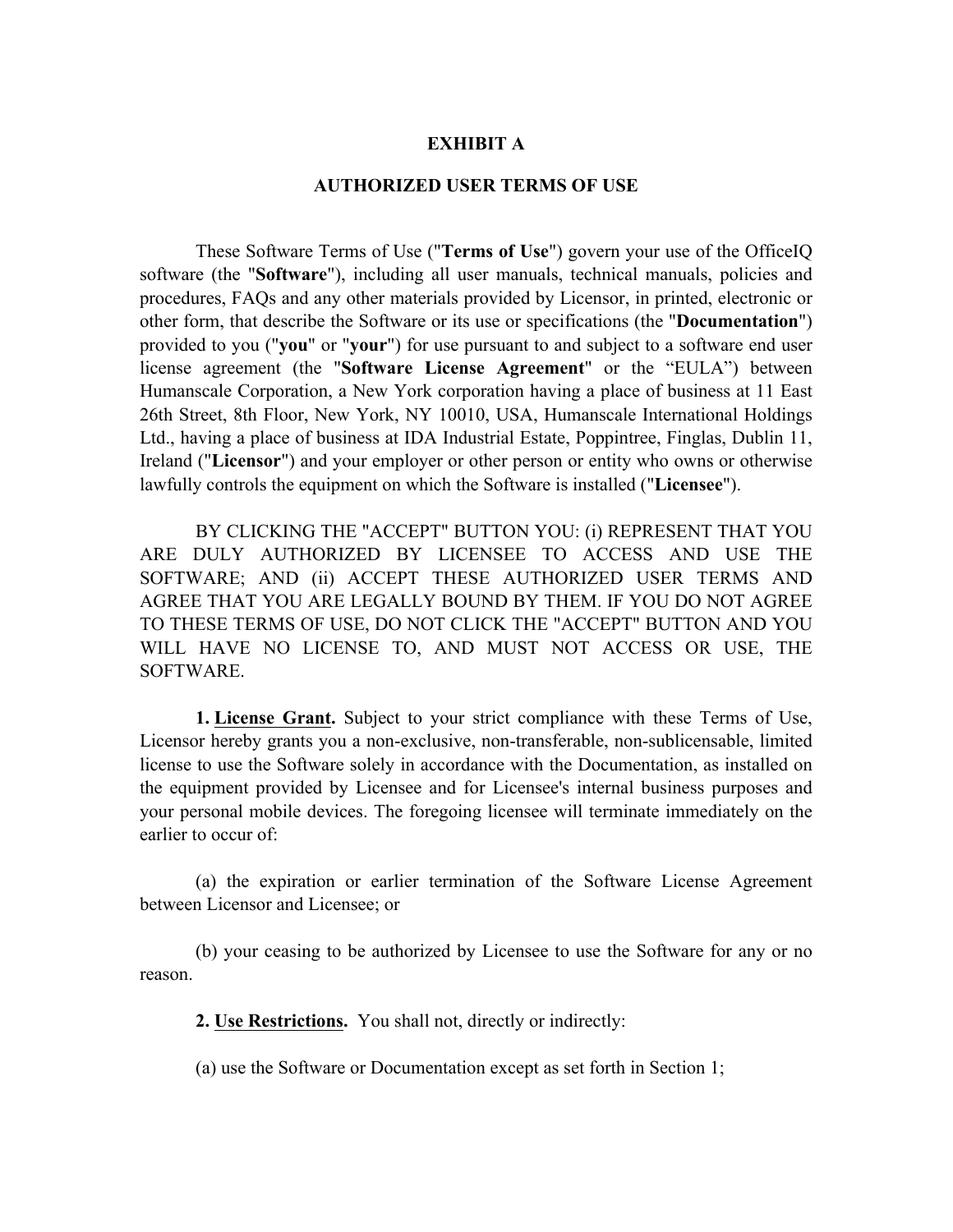(b) copy the Documentation, in whole or in part;

(c) modify, translate, adapt or otherwise create derivative works or improvements, whether or not patentable, of the Software and Documentation or any part thereof;

(d) except as provided in the Documentation, combine the Software or any part thereof with, or incorporate the Software or any part thereof in, any other programs or with any hardware other than Humanscale physically tangible electro-mechanical system or sub-system comprising of a connectivity module (*e.g*., Bluetooth low energy chipset), sensors and a power solution (*e.g*., batteries) ("**Humanscale HW**");

(e) reverse engineer, disassemble, decompile, decode or otherwise attempt to derive or gain access to the source code of the Software or any part thereof;

(f) remove, delete, alter or obscure any trademarks or any copyright, patent or other intellectual property or proprietary rights notices included on or in the Software or Documentation, including any copy thereof;

(g) rent, lease, lend, sell, sublicense, assign, distribute, publish, transfer or otherwise provide any access to or use of the Software or any features or functionality of the Software, for any reason, to any other person or entity, including any subcontractor, independent contractor, affiliate or service provider of Licensee, whether or not over a network and whether or not on a hosted basis, including in connection with the internet, web hosting, wide area network (WAN), virtual private network (VPN), virtualization, time-sharing, service bureau, software as a service, cloud or other technology or service;

(i) use the Software or Documentation in violation of any law, regulation or rule; or

(j) use the Software or Documentation for purposes of competitive analysis of the Software, the development of a competing software product or service or any other purpose that is to the Licensor's commercial disadvantage.

## **3. Compliance Measures.**

(a) The Software may contain technological copy protection or other security features designed to prevent unauthorized use of the Software, including features to protect against use of the Software:

(a) beyond the scope of the license granted to pursuant to Section 1; or

(b) prohibited under Section 2.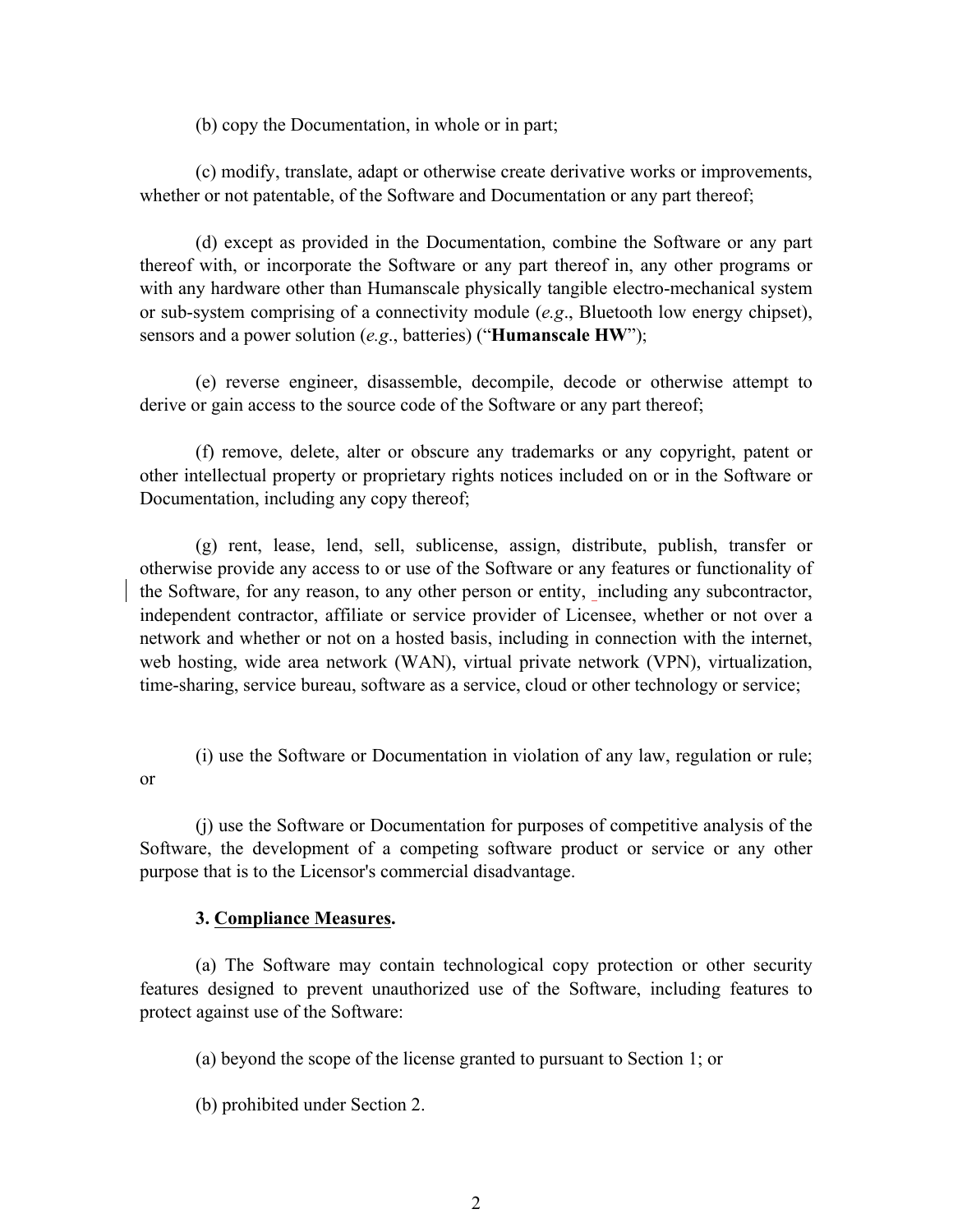You shall not, and shall not attempt to, remove, disable, circumvent or otherwise create or implement any workaround to, any such copy protection or security features.

LICENSOR RESERVES THE RIGHT TO DISABLE ANY PERSONS USE OF OR ACCESS TO THE SOFTWARE WITHOUT NOTICE IF IT REASONABLY BELIEVES, IN GOOD FAITH, THAT SUCH PERSON'S USE OF OR ACCESS TO THE SOFTWARE IS A VIOLATION OF THIS AGREEMENT OR THE EULA OR IN FURTHERANCE OF SOME PROSCRIBED PURPOSE OR SCHEME.

## **4. Collection and Use of Information.**

(a) Licensor may, directly or indirectly through the services of others, collect and store information regarding use of the Software and about equipment on which the Software is installed or through which it otherwise is accessed and used.

(b) You agree that the Licensor may internally use such information for any purpose, including but not limited to: (i) improving the performance of the Software or developing updates; and (ii) verifying compliance with the terms of this Agreement and enforcing Licensor's rights, including all intellectual property rights in and to the Software.

(c) You agree that the Licensor may share such information for any purpose, including but not limited to: (i) sharing such information in the aggregate (i.e., the aggregate information of all users and uses of the Software) to your employer and Licensor's licensors and service providers; and (ii) sharing information regarding your use of the Software with you.

(d) Licensor shall not share your information with your employer or other third parties, unless otherwise authorize by you.

**5. Intellectual Property Rights.** You acknowledge that the Software and Documentation is provided under license, and not sold, to you. You do not acquire any ownership interest in the Software under this Agreement, or any other rights to the Software other than to use the Software in accordance with the license granted under this Agreement, subject to all terms, conditions and restrictions. Licensor and its licensors and service providers own and reserve and shall retain their entire right, title and interest in and to the Software and Documentation, and any copy, translation, modification, adaptation, enhancements or derivation of the same, even if created or recommended by you, all intellectual property rights arising out of or relating to the Software and Documentation, subject to the license expressly granted to the Licensee in this Agreement. You shall safeguard all Software (including all copies thereof) from infringement, misappropriation, theft, misuse or unauthorized access.